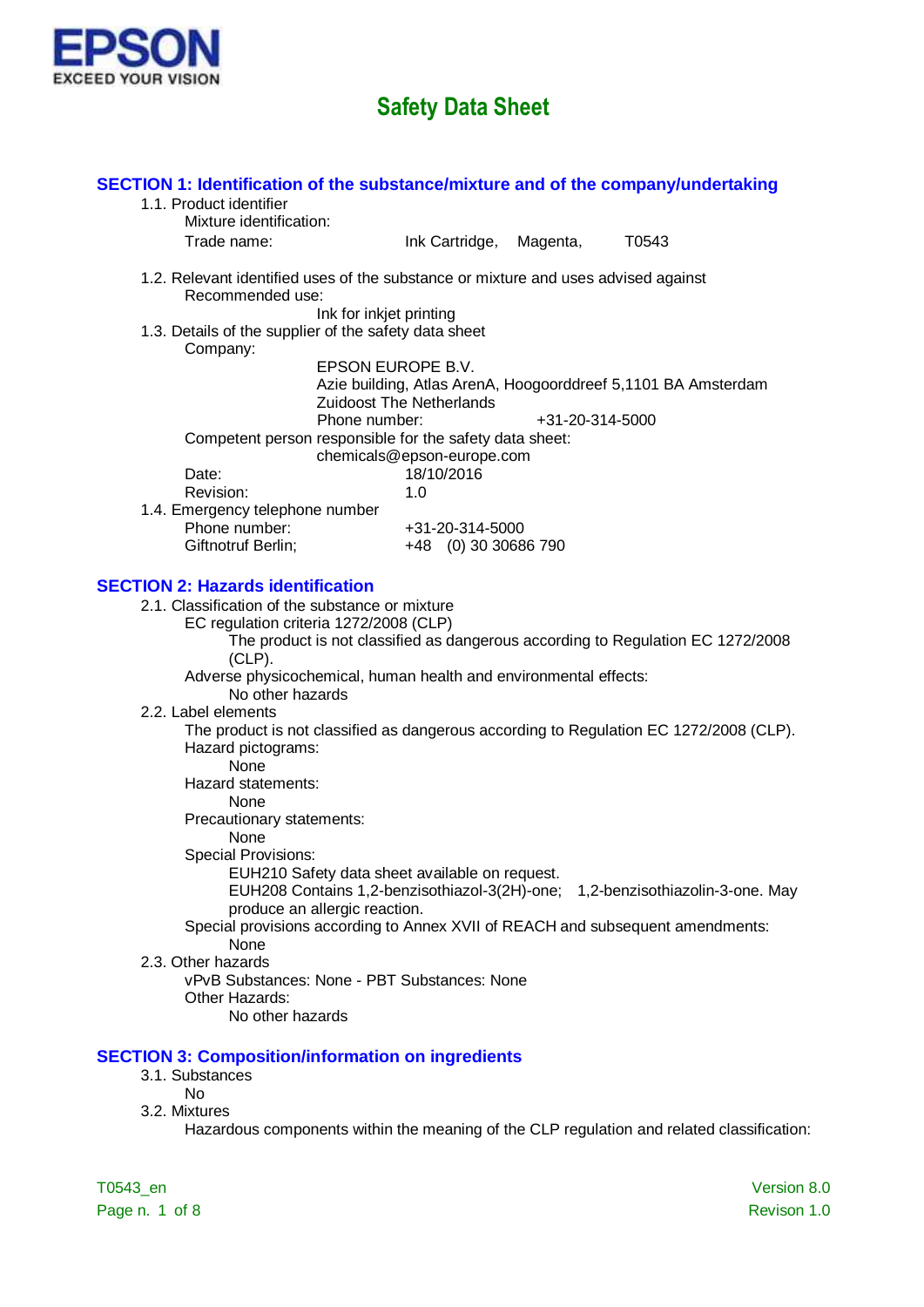

| Qty         | <b>Name</b>                        | <b>Ident. Number</b> |                | <b>Classification</b>                   |
|-------------|------------------------------------|----------------------|----------------|-----------------------------------------|
| $65% -$     | Water                              | CAS:                 | 7732-18-5      | The product is not classified as        |
| 80%         |                                    | EC:                  | 231-791-2      | dangerous according to                  |
|             |                                    |                      |                | Regulation EC 1272/2008 (CLP).          |
| $15% -$     | Glycerol                           | CAS:                 | $56 - 81 - 5$  | The product is not classified as        |
| 20%         |                                    | EC:                  | 200-289-5      | dangerous according to                  |
|             |                                    |                      |                | Regulation EC 1272/2008 (CLP).          |
| $1\% - 3\%$ | Triethanol amine                   | CAS:                 | $102 - 71 - 6$ | The product is not classified as        |
|             |                                    | EC:                  | 203-049-8      | dangerous according to                  |
|             |                                    |                      |                | Regulation EC 1272/2008 (CLP).          |
| $< 0.05\%$  | 1,2-benzisothiazol-3(2             | Index<br>number:     | 613-088-00-6   | $\bigcirc$ 3.1/4/Oral Acute Tox. 4 H302 |
|             | H)-one;<br>1,2-benzisothiazolin-3- | CAS:                 | 2634-33-5      | $\bigcirc$ 3.2/2 Skin Irrit. 2 H315     |
|             | one                                | EC:                  | 220-120-9      | 3.3/1 Eye Dam. 1 H318                   |
|             |                                    |                      |                | $9.342$ /1-1A-1B Skin Sens.             |
|             |                                    |                      |                | 1,1A,1B H317                            |
|             |                                    |                      |                | 4.1/A1 Aquatic Acute 1 H400             |

#### **SECTION 4: First aid measures**

- 4.1. Description of first aid measures
	- In case of skin contact:

Wash with plenty of water and soap.

In case of eyes contact:

In case of contact with eyes, rinse immediately with plenty of water and seek medical advice.

In case of Ingestion:

Do not under any circumstances induce vomiting. OBTAIN A MEDICAL EXAMINATION IMMEDIATELY.

In case of Inhalation:

Remove casualty to fresh air and keep warm and at rest.

- 4.2. Most important symptoms and effects, both acute and delayed
	- None
- 4.3. Indication of any immediate medical attention and special treatment needed Treatment:

None

#### **SECTION 5: Firefighting measures**

- 5.1. Extinguishing media
	- Suitable extinguishing media:
	- Water.
	- Carbon dioxide (CO2).
	- Extinguishing media which must not be used for safety reasons:
	- None in particular.
- 5.2. Special hazards arising from the substance or mixture Do not inhale explosion and combustion gases. Burning produces heavy smoke.
- 5.3. Advice for firefighters
	- Use suitable breathing apparatus .

Collect contaminated fire extinguishing water separately. This must not be discharged into drains.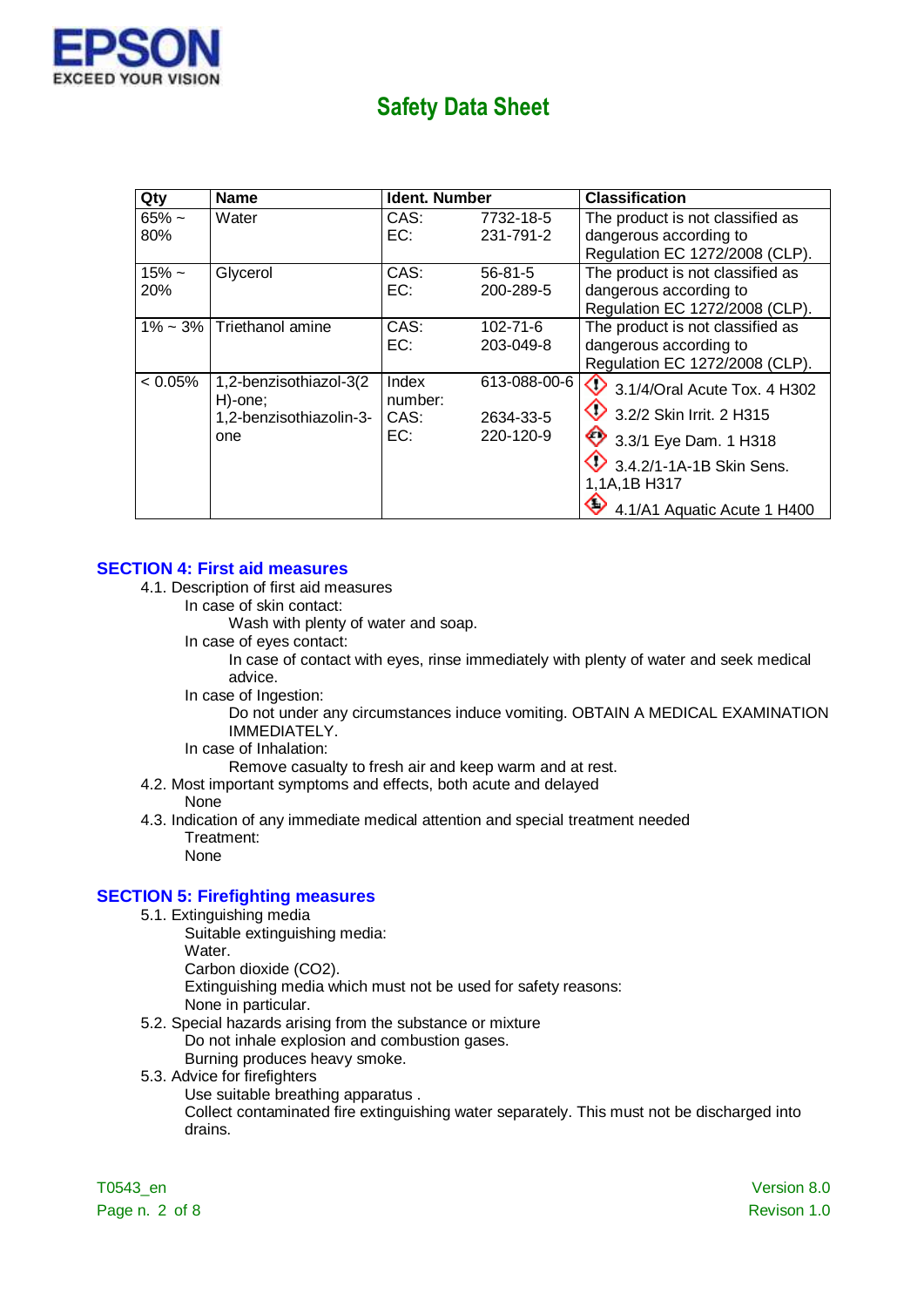

Move undamaged containers from immediate hazard area if it can be done safely.

#### **SECTION 6: Accidental release measures**

- 6.1. Personal precautions, protective equipment and emergency procedures Wear personal protection equipment.
	- Remove persons to safety.

See protective measures under point 7 and 8.

6.2. Environmental precautions Do not allow to enter into soil/subsoil. Do not allow to enter into surface water or drains. Retain contaminated washing water and dispose it.

In case of gas escape or of entry into waterways, soil or drains, inform the responsible authorities.

- Suitable material for taking up: absorbing material, organic, sand
- 6.3. Methods and material for containment and cleaning up
	- Wash with plenty of water.
- 6.4. Reference to other sections See also section 8 and 13

### **SECTION 7: Handling and storage**

- 7.1. Precautions for safe handling Avoid contact with skin and eyes, inhalation of vapours and mists. Do not eat or drink while working. See also section 8 for recommended protective equipment.
- 7.2. Conditions for safe storage, including any incompatibilities
	- Keep away from food, drink and feed. Incompatible materials: None in particular. Instructions as regards storage premises: Adequately ventilated premises.
- 7.3. Specific end use(s) None in particular

#### **SECTION 8: Exposure controls/personal protection**

### 8.1. Control parameters

- Glycerol CAS: 56-81-5
	- OEL Type: OSHA LTE: 5 mg/m3 Notes: PEL, as mist, respirable fraction
	- OEL Type: OSHA LTE: 15 mg/m3 Notes: PEL, as mist, total dust
- DNEL Exposure Limit Values
	- No data available
- PNEC Exposure Limit Values
	- No data available
- 8.2. Exposure controls
	- Eye protection:

Not needed for normal use. Anyway, operate according good working practices. Protection for skin:

No special precaution must be adopted for normal use.

Protection for hands:

#### Not needed for normal use.

- Respiratory protection:
	- Not needed for normal use.
- Thermal Hazards:

## None

- Environmental exposure controls:
	- None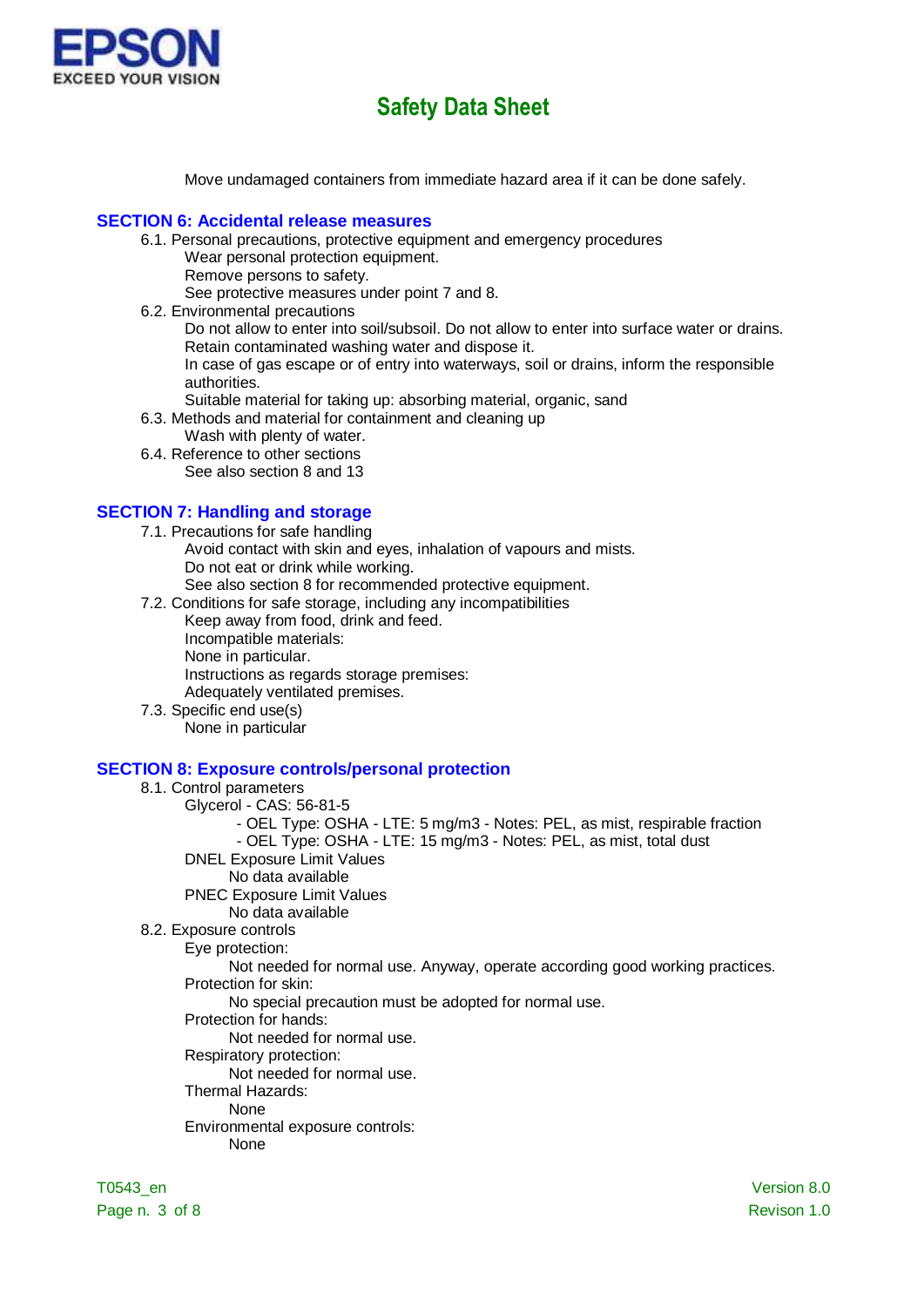

Appropriate engineering controls: None

### **SECTION 9: Physical and chemical properties**

- 9.1. Information on basic physical and chemical properties Appearance and colour: Magenta Liquid Odour: Slightly Odour threshold:  $\begin{array}{ccc}\n\bullet & \bullet & \bullet & \bullet \\
\bullet & \bullet & \bullet & \bullet \\
\bullet & \bullet & \bullet & \bullet \\
\bullet & \bullet & \bullet & \bullet \\
\bullet & \bullet & \bullet & \bullet\n\end{array}$ pH: 8.6 ~ 9.2 at 20 °C Melting point / freezing point: No data available Initial boiling point and boiling range: No data available Solid/gas flammability: No data available Upper/lower flammability or explosive limits: No data available Vapour density:  $\blacksquare$ Flash point: Does not flash until 100 °C / 212 ° F
- Evaporation rate: Vapour pressure: Vapour pressure: No data available Relative density:  $1.048$  at 20 °C<br>Solubility in water:  $\begin{array}{ccc} & 1.048 & \text{at } 20 \text{ }^{\circ}\text{C} \end{array}$ Solubility in water: Solubility in oil: No data available Partition coefficient (n-octanol/water): No data available Auto-ignition temperature:<br>
Decomposition temperature: No data available<br>
No data available Decomposition temperature: Viscosity:  $\leq 5 \text{ mPa·s}$  at 20 °C Explosive properties: No data available Oxidizing properties: No data available 9.2. Other information Miscibility: Miscibility: No data available
	- Fat Solubility:  $\blacksquare$  No data available Conductivity: No data available

#### **SECTION 10: Stability and reactivity**

- 10.1. Reactivity
	- Stable under normal conditions
- 10.2. Chemical stability Stable under normal conditions
- 10.3. Possibility of hazardous reactions None
- 10.4. Conditions to avoid Stable under normal conditions.
- 10.5. Incompatible materials None in particular.
- 10.6. Hazardous decomposition products None.

#### **SECTION 11: Toxicological information**

- 11.1. Information on toxicological effects
	- Toxicological information of the mixture:
		- a) acute toxicity:
			- Test: LD50 Route: Oral Species: Rat > 2500 mg/kg
		- Test: LD50 Route: Dermal Species: Rat > 2000 mg/kg b) skin corrosion/irritation:
			- Test: Skin Irritant Species: Rabbit Mild irritant

T0543\_en Version 8.0 Page n. 4 of 8 Revison 1.0

(closed cup method, ASTM D 3278)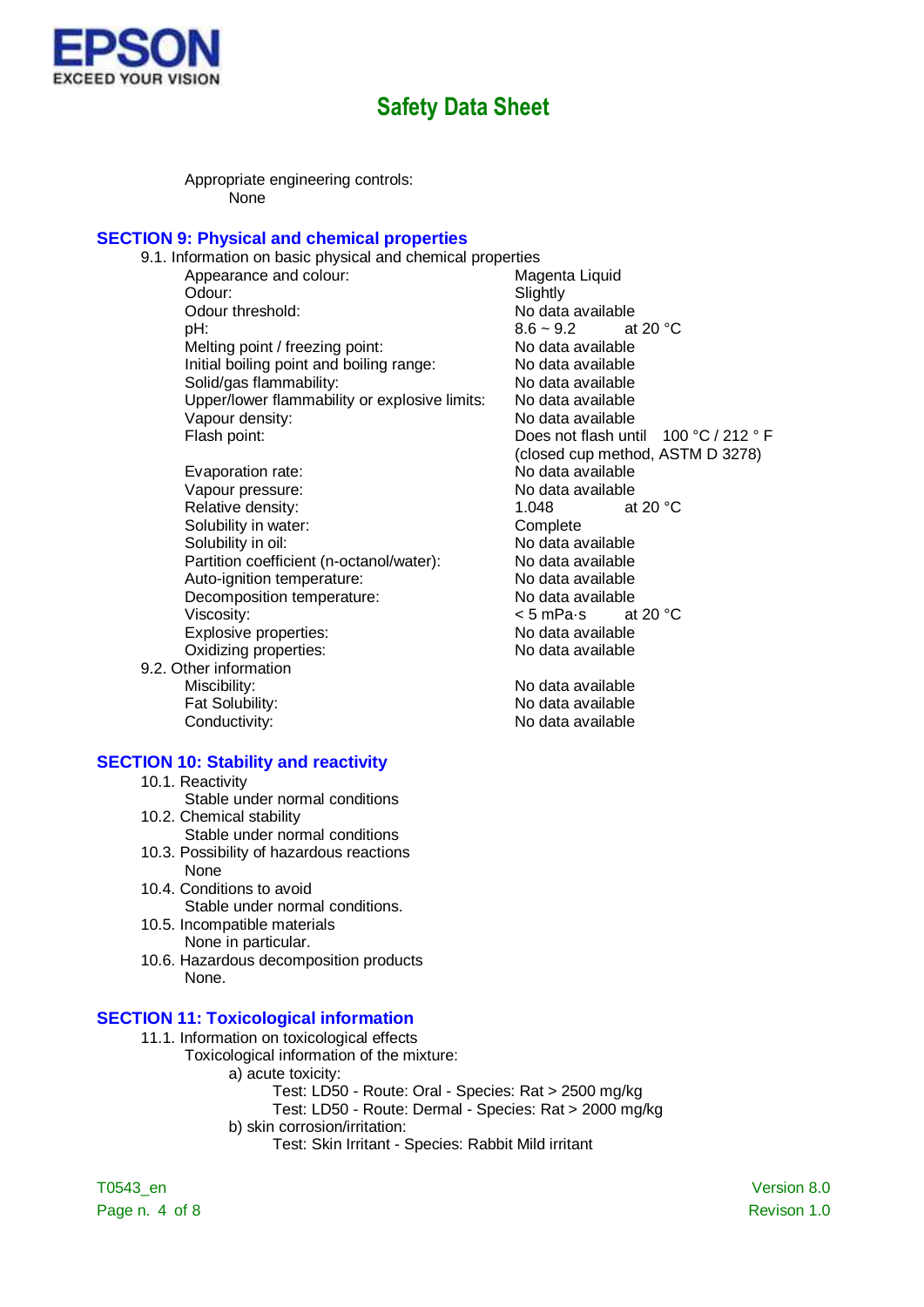

c) serious eye damage/irritation: Test: Eye Irritant - Species: Rabbit Minimal irritant d) respiratory or skin sensitisation: Test: Skin Sensitisation - Route: LLNA - Species: Mouse Non-sensitiser e) germ cell mutagenicity: Test: Mutagenesis - Species: Salmonella Typhimurium and Escherichia coli **Negative** Toxicological information of the main substances found in the mixture: Glycerol - CAS: 56-81-5 a) acute toxicity: Test: LD50 - Route: Oral - Species: Guinea pig = 7750 mg/kg - Source: Journal of Industrial Hygiene and Toxicology. Vol. 23, Pg. 259, 1941 Test: LDLo - Route: Oral - Species: Human = 1428 mg/kg - Source: "Toxicology of Drugs and Chemicals," Deichmann, W.B., New York, Academic Press, Inc., 1969Vol. -, Pg. 288, 1969. - Notes: BEHAVIORAL: HEADACHE GASTROINTESTINAL: NAUSEA OR VOMITING Triethanol amine - CAS: 102-71-6 a) acute toxicity: Test: LD50 - Route: Oral - Species: Guinea pig = 2200 mg/kg - Source: "Toxicometric Parameters of Industrial Toxic Chemicals Under Single Exposure," Izmerov, N.F., et al., Moscow, Centre of International Projects, GKNT, 1982Vol. -, Pg. 114, 1982. Test: LD50 - Route: Oral - Species: Mouse = 5846 mg/kg - Source: Science Reports of the Research Institutes, Tohoku University, Series C: Medicine. Vol. 36(1-4), Pg. 10, 1989. - Notes: GASTROINTESTINAL: "HYPERMOTILITY, DIARRHEA" KIDNEY, URETER, AND BLADDER: OTHER CHANGES BEHAVIORAL: CONVULSIONS OR EFFECT ON SEIZURE THRESHOLD

If not differently specified, the information required in Regulation (EU) 2015/830 listed below must be considered as 'No data available':

- a) acute toxicity;
- b) skin corrosion/irritation;
- c) serious eye damage/irritation;
- d) respiratory or skin sensitisation;
- e) germ cell mutagenicity;
- f) carcinogenicity;
- g) reproductive toxicity;
- h) STOT-single exposure;
- i) STOT-repeated exposure;
- i) aspiration hazard.

#### **SECTION 12: Ecological information**

12.1. Toxicity

Adopt good working practices, so that the product is not released into the environment. No data available

- 12.2. Persistence and degradability No data available
- 12.3. Bioaccumulative potential
	- No data available
- 12.4. Mobility in soil
	- No data available
- 12.5. Results of PBT and vPvB assessment
	- vPvB Substances: None PBT Substances: None
- 12.6. Other adverse effects

Page n. 5 of 8 Revison 1.0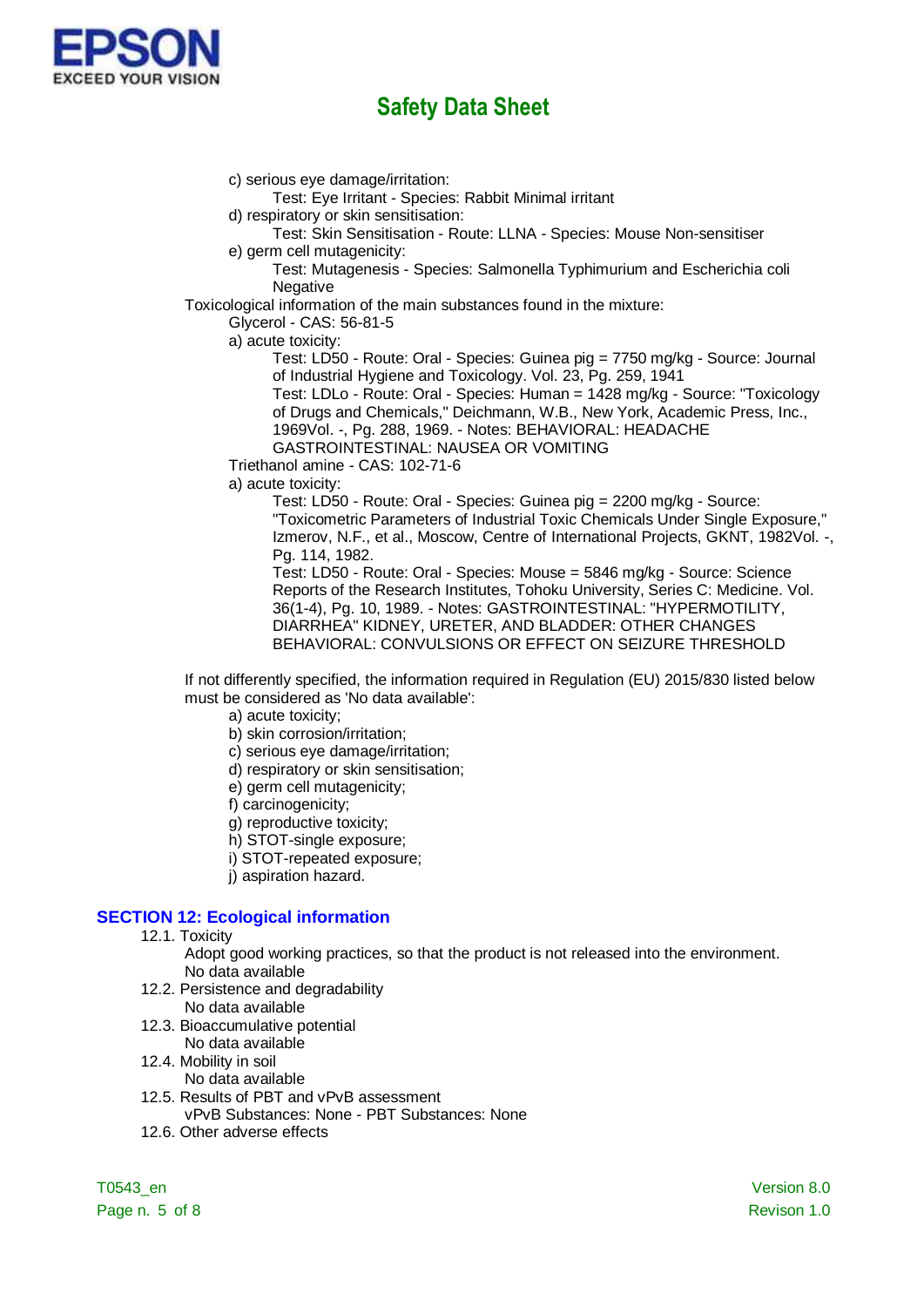

None

### **SECTION 13: Disposal considerations**

13.1. Waste treatment methods

Recover if possible. In so doing, comply with the local and national regulations currently in force.

### **SECTION 14: Transport information**

- 14.1. UN number
	- Not classified as dangerous in the meaning of transport regulations.
- 14.2. UN proper shipping name No data available
- 14.3. Transport hazard class(es) No data available
- 14.4. Packing group
- No data available
- 14.5. Environmental hazards No data available
- 14.6. Special precautions for user No data available
- 14.7. Transport in bulk according to Annex II of MARPOL73/78 and the IBC Code No data available

### **SECTION 15: Regulatory information**

15.1. Safety, health and environmental regulations/legislation specific for the substance or mixture Dir. 98/24/EC (Risks related to chemical agents at work)

Dir. 2000/39/EC (Occupational exposure limit values)

Regulation (EC) n. 1907/2006 (REACH)

Regulation (EC) n. 1272/2008 (CLP)

Regulation (EC) n. 790/2009 (ATP 1 CLP) and (EU) n. 758/2013

Regulation (EU) 2015/830

Regulation (EU) n. 286/2011 (ATP 2 CLP)

Regulation (EU) n. 618/2012 (ATP 3 CLP)

Regulation (EU) n. 487/2013 (ATP 4 CLP)

Regulation (EU) n. 944/2013 (ATP 5 CLP)

Regulation (EU) n. 605/2014 (ATP 6 CLP)

Restrictions related to the product or the substances contained according to Annex XVII Regulation (EC) 1907/2006 (REACH) and subsequent modifications:

Restrictions related to the product:

No restriction.

Restrictions related to the substances contained:

No restriction.

Where applicable, refer to the following regulatory provisions :

Directive 2003/105/CE ('Activities linked to risks of serious accidents') and subsequent amendments.

Regulation (EC) nr 648/2004 (detergents).

1999/13/EC (VOC directive)

Provisions related to directives 82/501/EC(Seveso), 96/82/EC(Seveso II):

No data available

15.2. Chemical safety assessment

No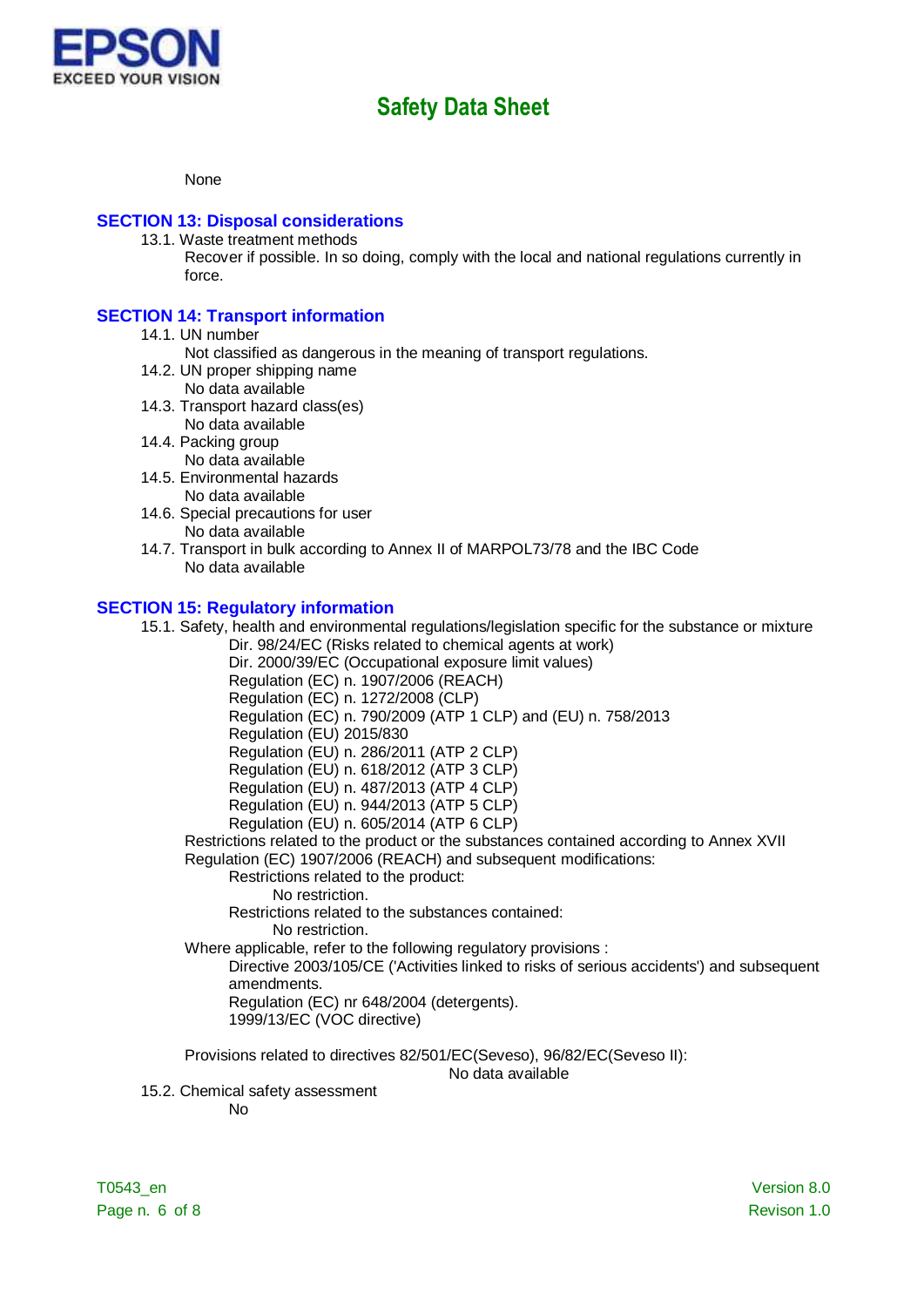

## **SECTION 16: Other information**

Full text of phrases referred to in Section 3:

H302 Harmful if swallowed.

H315 Causes skin irritation.

H318 Causes serious eye damage.

H317 May cause an allergic skin reaction.

H400 Very toxic to aquatic life.

| <b>Hazard class and</b><br>hazard category | Code                | <b>Description</b>                   |
|--------------------------------------------|---------------------|--------------------------------------|
| Acute Tox. 4                               | 3.1/4/Oral          | Acute toxicity (oral), Category 4    |
| Skin Irrit. 2                              | 3.2/2               | Skin irritation, Category 2          |
| Eye Dam. 1                                 | 3.3/1               | Serious eye damage, Category 1       |
| Skin Sens. 1,1A,1B                         | $3.4.2/1 - 1A - 1B$ | Skin Sensitisation, Category 1,1A,1B |
| Aquatic Acute 1                            | 4.1/A1              | Acute aquatic hazard, category 1     |

This safety data sheet has been completely updated in compliance to Regulation 2015/830. This document was prepared by a competent person who has received appropriate training. Main bibliographic sources:

ECDIN - Environmental Chemicals Data and Information Network - Joint Research Centre, Commission of the European Communities

SAX's DANGEROUS PROPERTIES OF INDUSTRIAL MATERIALS - Eight Edition - Van Nostrand Reinold

CCNL - Appendix 1

Insert further consulted bibliography

The information contained herein is based on our state of knowledge at the above-specified date. It refers solely to the product indicated and constitutes no guarantee of particular quality.

It is the duty of the user to ensure that this information is appropriate and complete with respect to the specific use intended.

This Safety Data Sheet cancels and replaces any preceding release.

| ADR:        | European Agreement concerning the International Carriage of<br>Dangerous Goods by Road. |
|-------------|-----------------------------------------------------------------------------------------|
| CAS:        | Chemical Abstracts Service (division of the American Chemical<br>Society).              |
| CLP:        | Classification, Labeling, Packaging.                                                    |
| DNEL:       | Derived No Effect Level.                                                                |
| EINECS:     | European Inventory of Existing Commercial Chemical Substances.                          |
| GefStoffVO: | Ordinance on Hazardous Substances, Germany.                                             |
| GHS:        | Globally Harmonized System of Classification and Labeling of                            |
|             | Chemicals.                                                                              |
| IATA:       | International Air Transport Association.                                                |
| IATA-DGR:   | Dangerous Goods Regulation by the "International Air Transport<br>Association" (IATA).  |
| ICAO:       | International Civil Aviation Organization.                                              |
| ICAO-TI:    | Technical Instructions by the "International Civil Aviation Organization"<br>(ICAO).    |
| IMDG:       | International Maritime Code for Dangerous Goods.                                        |
| INCI:       | International Nomenclature of Cosmetic Ingredients.                                     |
| KSt:        | Explosion coefficient.                                                                  |
| LC50:       | Lethal concentration, for 50 percent of test population.                                |
| LD50:       | Lethal dose, for 50 percent of test population.                                         |
| LTE:        | Long-term exposure.                                                                     |
| PNEC:       | Predicted No Effect Concentration.                                                      |